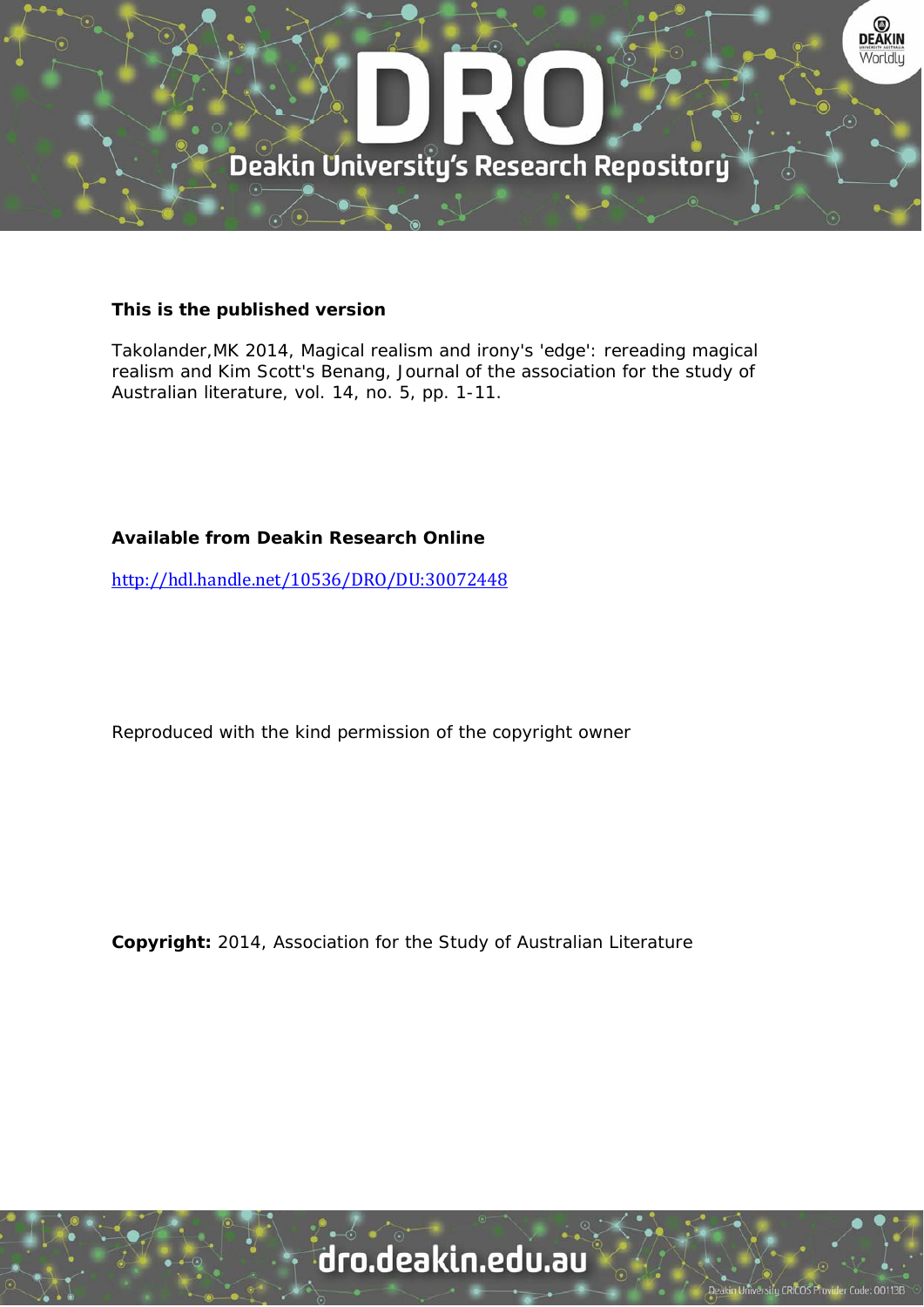# **Magical realism and irony's 'edge': Rereading magical realism and Kim Scott's** *Benang*

#### **MARIA TAKOLANDER Deakin University**

#### **Introduction**

Since its emergence in the Latin American 'boom' years, magical realism has been the subject of earnest theorising that implicates the narrative mode in postcolonial projects of cultural regeneration not only in Latin America but also around the world. What Amaryll Beatrice Chanady calls magical realism's 'territorialisation' (131)—its mobilisation for ex-centric identity politics; the claim that its hybrid worldview simultaneously transgresses and supplements Western ratiocinative epistemologies—has seen the mode become overdetermined and dismissed as a postcolonial cliché. Rarely noted, however, is the ironic nature of the literary mode. Yet the trademark representation of the magical in a realist narrative is marked by a conspicuous incongruity, which is not only necessary to magical realism's aesthetic effect but which also provides a strong incentive for ironic readings. It is also the case that irony is consistently thematised in magical realist texts, which often reveal a particular interest in ironising the colonial discourses of history.

As Linda Hutcheon contends in *Irony's Edge: The Theory and Politics of Irony*, irony is a 'discursive practice or strategy' (3) and is therefore always contextually generated. Irony, as Hutcheon puts it, 'happens as part of a communicative process; it is not a static rhetorical tool to be deployed, but itself comes into being in the relations between . . . people and utterances' (13). Contesting Wayne Booth's study of 'stable' irony, which privileges author intentionality, Hutcheon argues that irony—as evinced in controversies around ironic 'events'—is contingent and uncertain, which is to say that irony hinges on interpretation. Such a theory of irony is important to this paper because, unlike authenticating or invalidating readings of magical realist literature, ironic interpretations have the potential to release, rather than reify, meanings. In addition, because irony can be ambiguous and uncomfortable, because irony requires that the reader put herself on the line and make a judgment about an utterance's meaning, 'there is an affective "charge" to irony that cannot be ignored and that cannot be separated from its politics of use' (15). It is this 'charge' that Hutcheon names irony's 'edge,' and it is a recognition of irony's edge, as this paper argues, that can bring about a reinvigorated engagement with magical realist literature.

Given the ways in which irony, as Hutcheon notes, has been understood as synonymous with elitism and the apolitical (47)—although in postmodern discourse it has also been, as Hutcheon acknowledges, attributed diametrically opposed characteristics—it is important to clarify that calling magical realist texts ironic is not another way of condemning them. Indeed, given irony's erstwhile association with insincerity and triviality, respect for the ex-centric worldviews that many magical realist writers claim to recover might be at the heart of the scholarly inattentiveness to irony. As Anne Hegerfeldt argues in her study of British magical realist fiction—despite being one of the few critics to argue for the ironic nature of her case studies, albeit notably with regard to Western literature—'people's multiple ways of perceiving and constructing their world must be acknowledged as real' (*Lies that Tell the Truth* 3). The neglect of irony in most theories of magical realism, particularly ones that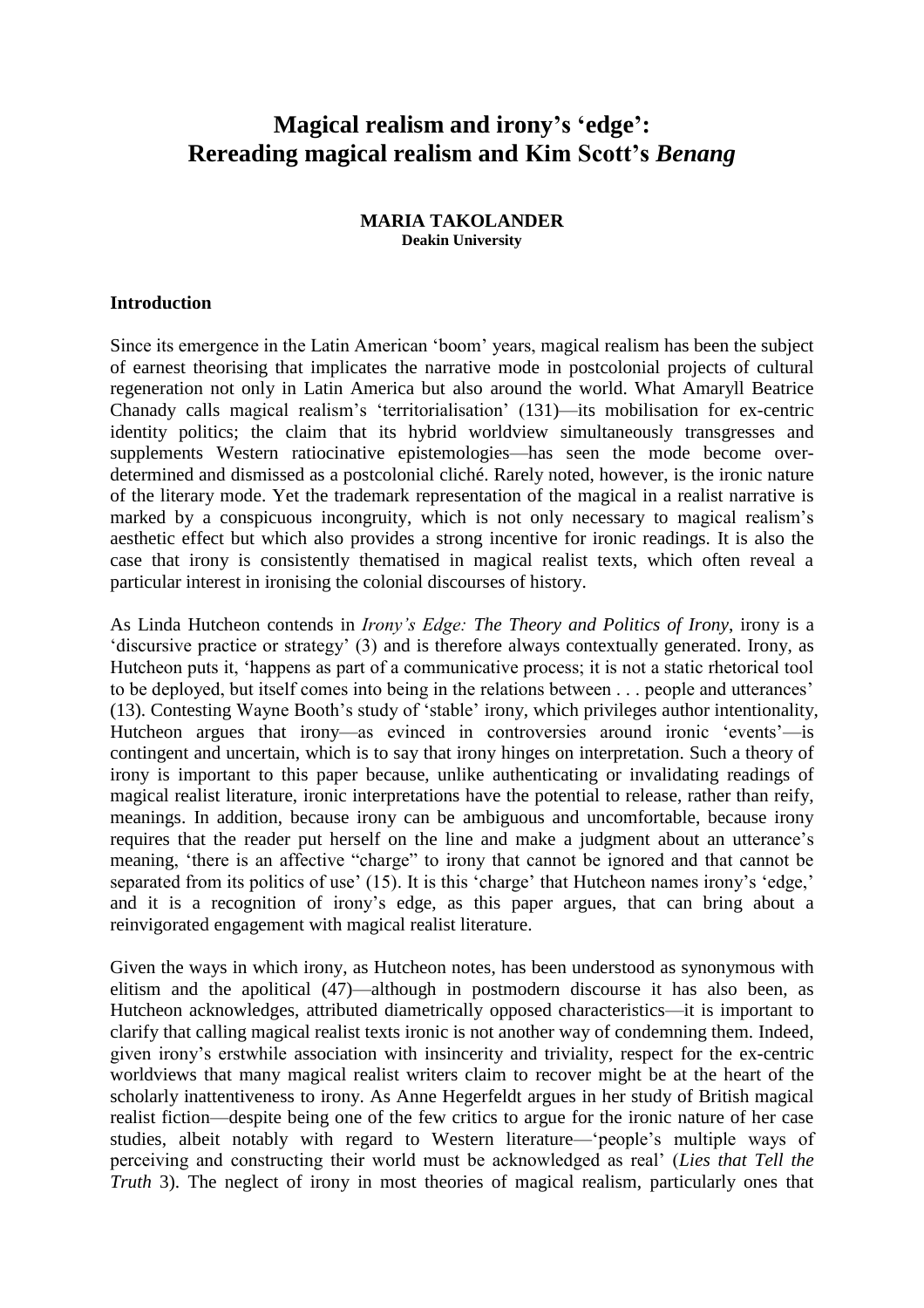pertain to postcolonial texts, might therefore be seen as an understandable, even sympathetic, oversight, which is sensitive to identification and recuperation as real and urgent matters for negotiation in postcolonial cultures.

Nevertheless, this paper argues that the sidelining of irony's role has been problematic, not least because of magical realism's derided status as postcolonial exotica. The concept of the magical realist writer as a Spivakian 'native informant,' which is implicit in well-meaning interpretations of magical realism as expressive of marginalised mythological worldviews, needs to be surrendered. The magical realist novel needs to be permitted to be read in terms of its ironic and charged utterances. Irony's 'edge,' which highlights the importance of interpretation and brings about self-consciousness in interpreters, situates readers in their discursive communities and invites reflection on the ways in which those discursive structures might facilitate or encumber understanding of the world. This means that an ironic reading, rather than an ethnographic reading, is what might allow magical realist literature to dynamically bridge the gap between postcolonial 'text' and the postcolonial 'real.'

This paper will begin by surveying magical realist scholarship, identifying how magical realist texts tend to be un-intuitively defined in terms of a seamless model of epistemological blending, an interpretation typically justified in relation to an ex-centric hybrid worldview or criticised for precisely this kind of ethnographic authentication. Such readings, as this paper argues, neutralise magical realism's ironic charge. Recognising the ironic incongruity at play in magical realism, by contrast, has the potential to revitalise the narrative mode. Irony's complication of meaning requires an uncomfortable engagement with what Hutcheon describes as the discursive 'scene' of interpretation (4), which is always 'a social and political scene.' The paper will conclude with a consideration of Kim Scott's *Benang*. While this novel is rarely considered an example of magical realism—undoubtedly because of its overt irony the text highlights how irony is central to the magical realist narrative strategy of representing the magical in a realist context. This novel about a 'light' Aboriginal man who is preternaturally weightless, and who is the uprooted product of assimilationist policies, also demonstrates how irony's 'edge' can work to contextualise 'reality' in historical discourse, provoking reflection, as Hutcheon puts it, on 'the silent and the unsaid' (39).

# **Ironising Magical Realism**

Magical realism, in its alleged mimetic or metonymic identification with 'magically minded' cultures, has been reduced to a postcolonial cliché. This is the case whether it is justified in terms of its recuperation of ethnic worldviews—an enduring tradition that extends from Alejo Carpentier's 1949 manifesto of the Latin American 'marvelous real' through to Wendy Faris's 2013 work on magical realism's 'shamanic' vision—or censured for its exoticism and nostalgia—as in Martha Bayles's condemnation of Toni Morrison's *Song of Solomon* as 'antebellum nostalgia, updated as a Disney cartoon' (38) or the *McOndo* anthologist Alberto Fuguet's rejection of magical realism as a commercial self-exoticising strategy. Central to such reifying readings is the misleading definition of magical realist narrative as involving the seamless representation of the fantastical within a realist framework. This fundamental misreading of magical realist literature occludes the iconic and ironic incongruity of magical realism's narrative strategy—a problem that this paper will begin by addressing.

In the introduction to their influential 1995 anthology of magical realist scholarship, Lois Parkinson Zamora and Wendy Faris argue that in the magical realist novel 'the supernatural is . . . admitted, accepted, and integrated into the rationality and materiality of literary realism'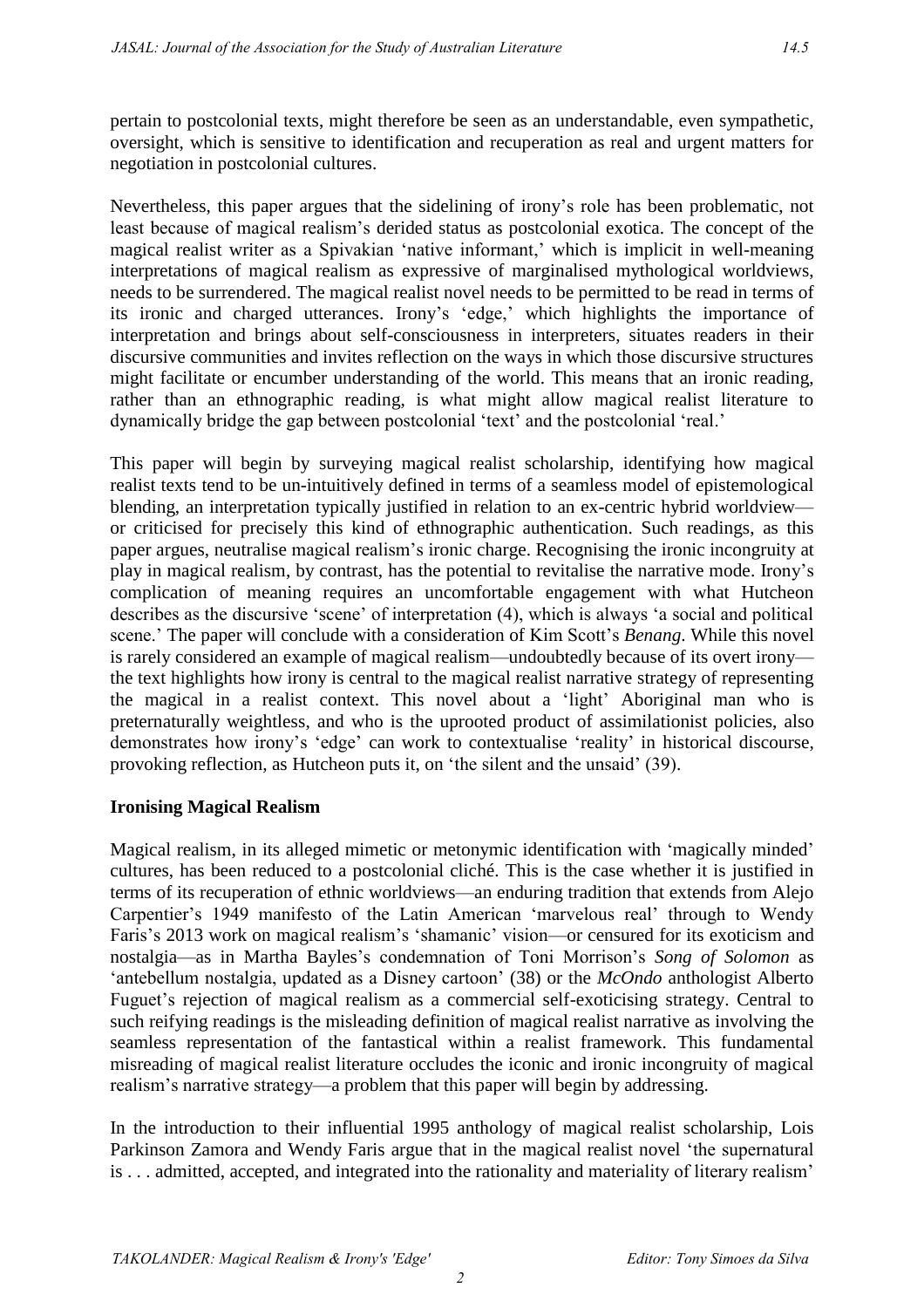(3). Writing prior to the consolidation of a skeptical tradition of reading magical realist texts in terms of cultural commodification, Parkinson Zamora's and Faris's definition is unambiguously linked with a postcolonial ethnographic agenda. Magical realist texts, Parkinson Zamora and Faris argue, 'draw upon cultural systems that are no less "real" than those upon which traditional literary realism draws,' and this enables magical realist texts to function as 'enabling catalysts for the development of new national and regional literatures' (2). Parkinson Zamora's and Faris's early authenticating definition—and, indubitably, the authenticating rhetoric of magical realist authors themselves (beginning with the widely criticised *Franco*-Cuban Carpentier, who claimed to faithfully represent *Afro*-Cuban experience)—continues to resonate in recent articulations of the narrative mode. This is despite the fact that most contemporary studies acknowledge the skeptical readings that have plagued magical realism in the last decade, as well as the ways in which magical realist narrative strategies have been mobilised outside of colonial contexts (by writers such as Günter Grass, Angela Carter, Jeanette Winterson, and Tim O'Brien). As a result, recent studies of magical realism are often prone to contradiction and sophistry in their sympathetic commitment to magical realism's integral role in cultural recuperation and in their resistance to ironic readings.

For example, in their 2009 study of magical realism *Uncertain Mirrors: Magical Realism in US Ethnic Literatures*, Jesus Benito, Ana Manzanas and Begona Simal insist that 'the full effect of a magical realist text depends on the faithful representation of a reality that admits no doubt' (77). This is because magical realism's rejection of 'the artificial distinction between what is empirically verifiable and what is not' (44) emerges from societies where 'a manifestly magical and multidimensional reality does permeate the everyday experience' (112). In response to concerns about the exoticising nature of such visions of 'ethnic' cultures, Benito, Manzanas and Simal contend that it is important to distinguish between magical realist texts tailored 'for massive marketing and consumption, and texts that significantly influence, dialogue with, and reshape the cultural realities from which they emerge' (124). By creating this new subcategory of inauthentic magical realist texts, the authors are able to divert attention away from the fundamental problems of authenticating readings—which include, as noted by Hegerfeldt, the status of even Third World magical realist writers as 'privileged . . . intellectuals' (*Lies that Tell the Truth* 1) and their exploitation of 'post-Enlightenment constructions of the "Other" as non-rational and non-scientific' ('Contentious contributions' 71). However, Benito, Manzanas and Simal—whose case studies, after all, include the metafictional, intertextual and parodic *The Brief Wondrous Life of Oscar Wao* by Junot Díaz—also distinguish within magical realism a 'consciously experimental strand,' which is 'ironizing, relativising, and questioning' (113).

A similar argument for irreconcilable 'types' of magical realism is rehearsed in the earlier work of Jeanne Delbaere and William Spindler, as well as in other more recent studies, such as those of Maggie Ann Bowers and Christopher Warnes. Warnes's *Magical Realism and the Postcolonial Novel: Between Faith and Irreverence*, for example, differentiates between 'faith-based' magical realism and an 'irreverent' form. Warnes argues that 'magical realist novels are deliberate, carefully contrived and manipulated works of art rather than unmediated conduits of cultural values and perspectives' (11), but he nevertheless maintains that 'faith-based approaches' to magical realist texts are legitimate (14). In addition, despite recognising the ironic signaling apparent in novels such as Salman Rushdie's *The Satanic Verses*, Warnes defines magical realism 'as a mode of narration that naturalizes or normalizes the supernatural' (3).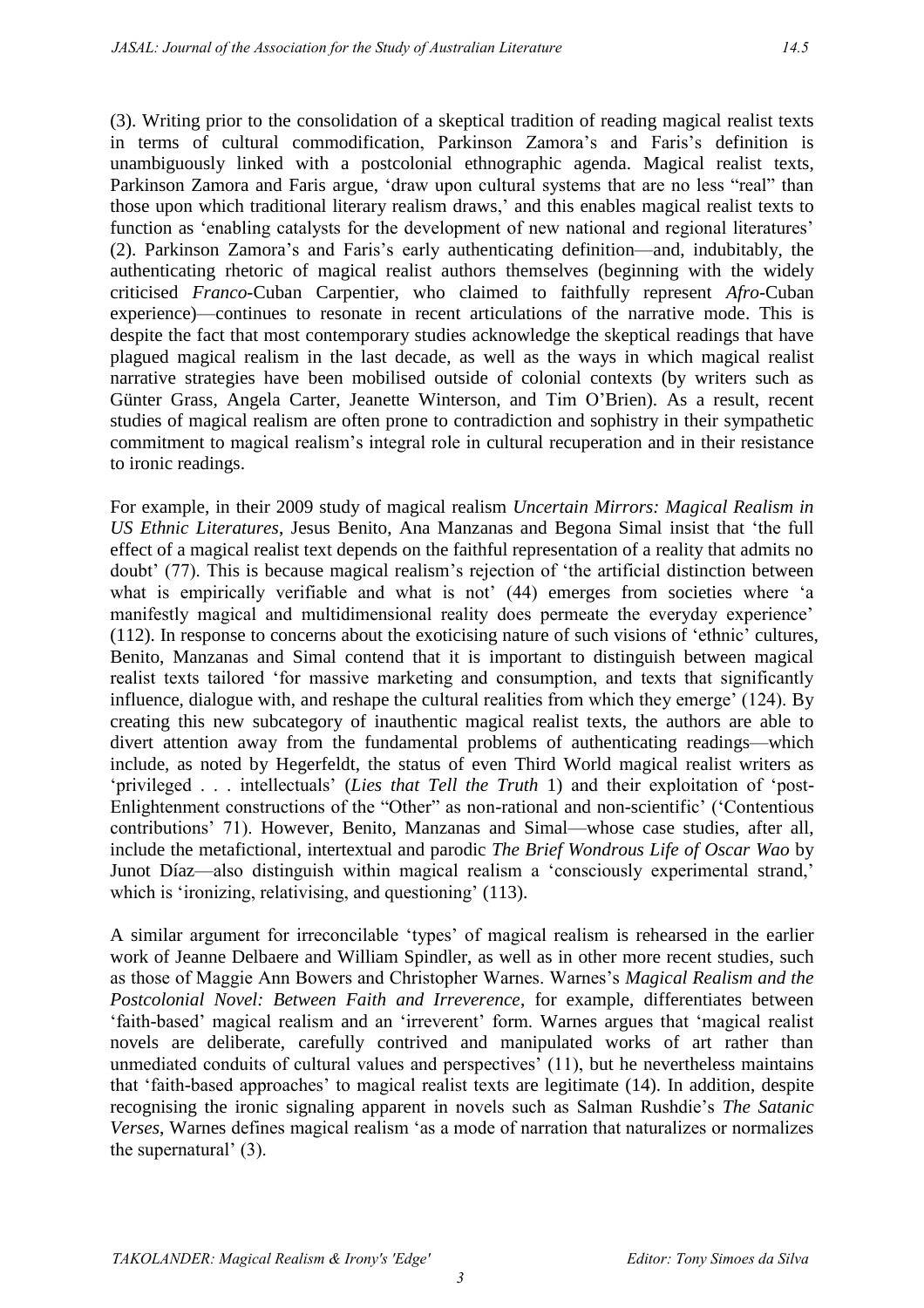This paper argues that such naturalising or normalising definitions, which appear to be motivated by the desire to respect the cultural faith systems allegedly informing magical realist novels, are nothing short of counter-intuitive. The anomalous depiction of the ostentatiously unreal in a realist narrative—for instance, the deadpan depiction of the blood of the murdered José Arcadio finding its way home in Garcia Marquez's classic magical realist text *One Hundred Years of Solitude*—is what sparked interest in magical realist literature in the first place.

Some critics try to curtail such an argument by claiming that while Western readers may identify the magical element as incongruous or striking, the fantastical appears as natural and unexceptional to members of the culture represented by the particular magical realist novel in question. In an early essay on Australian magical realist literature, for example, Suzanne Baker argues that magical realism 'renews and revitalizes a traditional and "real" Aboriginal heritage and cosmology' (5) so that 'the element of "unreality" woven into the tale only appears as "fantasy" or "magic" to the non-Aboriginal reader. For the Aboriginal reader, it is as "real" to them as the Christian mythology . . . is "real" to white Christians.' There are many possible objections to this line of argument, covered in my earlier study *Catching Butterflies: Bringing Magical Realism to Ground*. To focus on one, supernatural events in magical realist novels, as Liam Connell argues, 'often do not have the status of systemic myths' (107). This is evident in the example of the 'homing' blood in García Márquez's novel. To evoke an Indigenous Australian textual example, the supernatural island of rubbish drifting in the sea in Alexis Wright's *Carpentaria* has little relation to traditional Aboriginal myth. Demelza Hall productively interprets the isle of refuse as an ironic metaphor in which 'ideas about home, nation and identity can be boundlessly reconstituted' (24).

Indeed, one cannot even argue that the realistic depiction of the fantastical is metonymic—if not strictly mimetic—of a worldview characterised by a belief in the magical. This is an argument put forward by Alison Ravenscroft in 'Dreaming of Others: *Carpentaria* and its Critics,' in which she argues that magical realism derives from alternative epistemologies. She takes seriously the claims of magical realist authors who argue that their novels represent the truly magical. Morrison, for example, claims that an African-American character's flight in *Song of Solomon* is faithful to a unique African-American tradition. Ravenscroft, taking her cue from Morrison, interprets the fantastical episodes of magical realism as markers of the unassimilable alterity of the 'other.' Like Morrison, Ravenscroft even dismisses magical realism as an 'imperialist' category, the invention of a white reader who reads 'her own bewilderment as the other's magic' (205).

García Márquez may have himself argued that magical realism comes from the 'outsized reality' of Latin America ('Nobel Lecture'), but a closer look at his famous magical realist novel—famous in part because of a very strategic global marketing campaign outlined by Mariano Siskind—is instructive. The heavily ironic passage relating the 'homing' blood, for example, contests earnest anthropological readings, whether they are celebratory of or hostile towards magical realism:

a trickle of blood came out under the door, crossed the living room, went out into the street, continued in a straight line across the uneven footpaths, descended steps, climbed curbs, passed along the Street of the Turks, turned a corner to the right and another to the left, made a right angle in front of the Buendía house, went in under the closed door, crossed the sitting room, staying close to the walls so as not to stain the rugs, continued on to the other living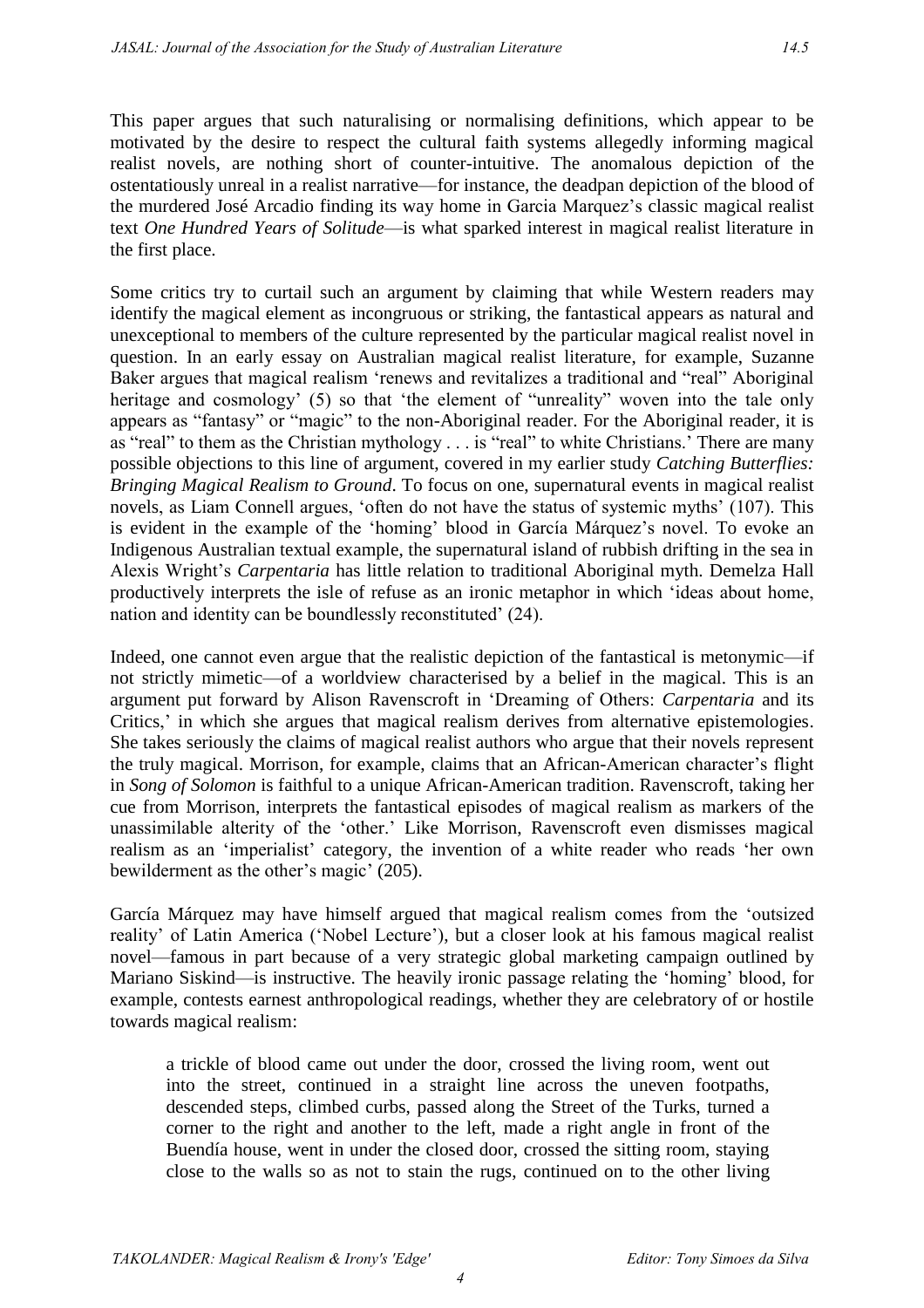room, made a wide curve to avoid the dining room table, advanced along the porch with the begonias and passed without being seen under the chair of Amaranta, who was giving an arithmetic lesson to Aureliano José, and made its way through the pantry and appeared in the kitchen, where Úrsula was preparing to crack thirty-six eggs to make bread (232–33, my translation).

It is difficult to miss the irony in this passage—an irony that surely complicates ethnographic readings. While Hutcheon defines irony as contextual, as we have seen, she also acknowledges the importance of ironic signaling as part of the overall context of an ironic reading: 'the attributing of irony to a text or utterance is a complex intentional act on the part of the interpreter, one that has both semantic and evaluative dimensions, in addition to the possible inferring of ironist intent' (13). Hutcheon concedes that 'nothing is ever guaranteed at the politicized site of irony' (15), given its need to be activated in discursive contexts that differ across time and cultures, but she nevertheless identifies five potential cues or markers that 'frame the utterances as potentially ironic' (154). These are: changes of register; exaggeration or understatement; contradiction or incongruity; literalisation or simplification; and repetition or echoic mention (156)—all of which, she recognises, are inevitably relative. Such cues or markers, however, can function to 'signal and indeed to structure the more specific context in which the said can brush up against some unsaid in such a way that irony and its edge come into being' (154).

Ironic signaling—if not downright leg pulling, as Hegerfeldt puts it (*Lies that Tell the Truth* 112)—is certainly identifiable in the quoted passage by García Márquez. Indeed, the extract fulfils all five of Hutcheon's prompts for ironic readings. A change of register occurs as the terrible trickle of blood from the deceased begins its ridiculous journey; the supernatural path of the blood is clearly incongruous; the 'homing' bloodline is a literalisation of the ways in which a child's death impacts upon a mother; and repetition is evident in the prolonged description of the blood's trajectory. The passage, in its irony, therefore invites reflection upon what is being 'unsaid.' It is important to note that the cited passage encourages more than just a metaphorical or allegorical reading, which enacts a substitution of one meaning for another—although one might certainly and productively speculate on the motif of 'return' in this passage in the light of the novel's interest in the recurring nature of imperialist trauma. More importantly, however, the magical realist episode engenders irony's uncertainty; it brings about what Hutcheon describes as irony's 'edge.'

This paper argues that Hutcheon's five markers of irony might be conceived of as definitive qualities of not only the passage analysed but of magical realism more generally, such that the narrative mode itself—in its trademark representation of the magical as real—might be viewed as a kind of '"*meta-ironic*" function' that 'sets up a series of expectations that frame the utterances as potentially ironic' (154). It is thus that magical realist narratives 'operate as triggers to suggest that the interpreter should be open to other possible meanings' (154), inviting recontextualisation, making the reader aware of her investment in the uncertainties of discourse as well as of the necessity of taking an active, risk-filled role in meaning-making. It is from this fundamentally ironic discursive ambivalence that magical realist texts not only derive their aesthetic effect but also their political 'edge.'

# **Reading Kim Scott's** *Benang* **as Magical Realism**

Kim Scott's *Benang: From the Heart* has received significant critical attention, but it has rarely been read as a magical realist text. Nevertheless, *Benang* certainly qualifies as an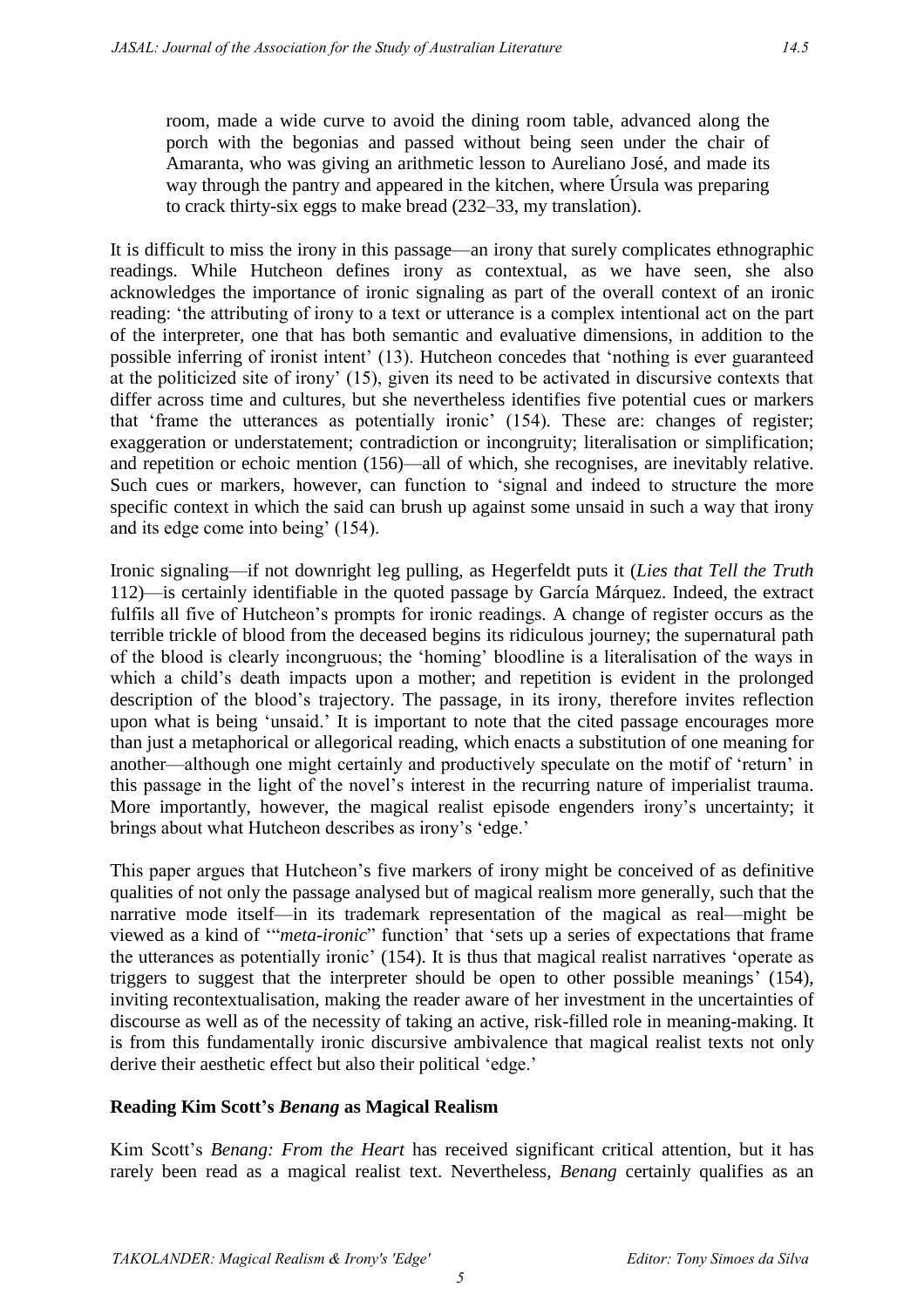example of the narrative mode as I hereby propose to define it: *a magical realist novel features fantastical episodes that are incongruously and ironically represented in an otherwise historically grounded narrative.* Scott's heavily ironic novel may have been overlooked as a work of magical realism precisely because of its irony—not to mention its self-reflexive repudiation of stereotypes of indigeneity. However, reading *Benang* as a magical realist text is important to this paper because it enables us to re-envision magical realism in a way that recognises irony and its 'edge' as fundamental to the narrative mode. Magical realism's association with postcolonial exoticism then becomes a problem of misguided interpretation rather than of magical realist literature itself.

*Benang*'s magical realist credentials are apparent in its incongruous and ironic representation of fantastical events in a historical narrative, as well as in its revealing points of overlap with the paradigmatic magical realist text *One Hundred Years of Solitude*. *Benang*'s narrator, the 'light' Nyoongar man Harley Scat, ascends into the air or bumps up against ceilings as he describes how he became the 'first-born-successfully-white-man-in-the-family-line' (11). Such flights occur against the background of a historical narrative through which the protagonist seeks to ground himself in a multigenerational Nyoongar family history, which has been tragically 'whited out' by a colonial policy of 'breeding out the colour' and by the misrepresentations of colonial historiography. *One Hundred Years of Solitude*, which narrates the ironic ascension of Remedios the Beauty, similarly provides an intergenerational family history that is critical of the ahistorical condition of its characters, whose lives have been shaped by colonial history. While the events in *Benang* are set in the imaginary town of Gebalup, the narrative remains rooted in place and time. Harley's predicament, as a white Aboriginal man striving to reconnect with his Indigenous family, is explicitly linked to the eugenicist and assimilationist policies of A.O. Neville, the Chief Protector of Aborigines in Western Australia from 1914 to 1940. Similarly, the fantastical dilemmas experienced in García Márquez's Macondo, such as an amnesia plague and a supernatural deluge, pivot around the colonial past and, specifically, the occluded massacre of striking workers on a banana plantation in Ciénega, Columbia, in 1928. As Pablo Armellino notes, Scott has admitted to being influenced by Octavio Paz's magical realist short story 'The wave' (25), and *Benang* is clearly indebted to a Latin American tradition of magical realist writing.

The resistance to reading *Benang* as a magical realist novel might be attributed to its obvious, indeed, self-reflexive ironic signaling. The novel's levitating narrator claims to be 'speaking from the heart' as he hovers above a campfire, but he also introduces his story in association with a 'bad smell . . . even if such an aroma suggests my words originate from some other part of my anatomy than the heart' (8). A reluctance to categorise the novel as magical realist might likewise be attributed to the novel's rejection of exoticised indigeneity. John Fielder notes that, in Scott's work generally, 'Aboriginal identity is not laid out in an accessible, trite or romanticised manner' (6). Indeed, Scott explicitly mocks Aboriginal stereotypes in *Benang*. The narrator, hovering before a mirror, sees himself wearing 'some sort of napkin around his loins' (12), before he morphs into a character 'slumped, grinning, furrow-browed, with a bottle in my hand.' Then he appears as 'Tonto to my grandfather's Lone Ranger. Guran to some Phantom'—highlighting the cultural nature of such constructions—before transforming into 'a footballer, boxer, country and western singer.'

However, self-reflexive irony of the kind found in *Benang* is also present in other magical realist novels, such as Salman Rushdie's *Midnight's Children*, in which the narrator Saleem Sinai similarly calls attention to the outrageous nature of his Indian history, while swearing that his tale 'is nothing less than the literal, by-the-hairs-of-my-mother's head truth' (200).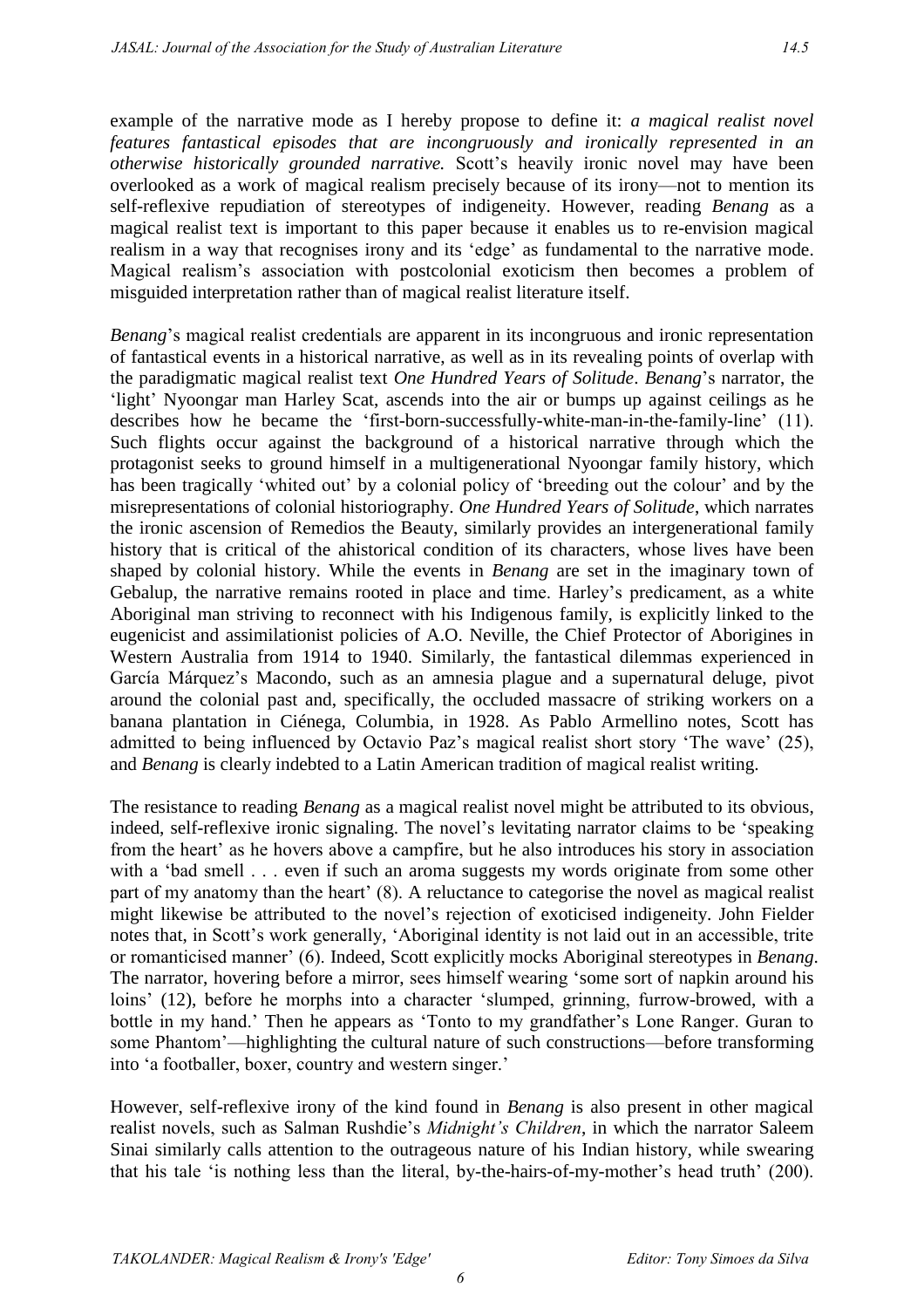Other contemporary magical realist texts also mock exotic stereotypes of the kind with which the magical realist label has become synonymous. Merlinda Bobis's *Fish-Hair Woman*, which attempts to salvage the history of a massacre in the Philippines, ironically entertains, at different times, the Lonely Planet guidebook image of the Philippines as an erotically charged fantasy destination (20) and 'a coffee-and-World-Vision ad' (55).

Notably, Michael Griffiths, the sole critic to read Scott's novel in terms of magical realism, describes *Benang* as a 'magical realist reconstitution of Aboriginal identity' (158), although he also recognises that the work 'refuses a simplistic return to the precolonial essentialism offered through the colonial archive' (168). *Benang* does indeed enact a recuperative project vis-à-vis Nyoongar cultural identity. Published two years after *Bringing Them Home*, the 1997 Human Rights and Equal Opportunity Commission report detailing the separation of Indigenous children from their families, and frequently citing Neville's writings in support of that assimilationist project, Scott's novel is intent on exposing what it finally names as 'the genocide thing, you know. Destroy memory of a culture, destroy evidence of a distinctive people, bury memory deep in shame' (446). *Benang* is also interested in salvaging the buried memory of Nyoongar culture. However, the narrative's ironic and shifting configuration of Harley's identity retaliates against the racial fetishisation of the eugenicist project, and refuses to consign Aboriginality to the colonial status of anthropological relic. On the one hand, the novel's failure to embrace the possibility of a 'return' to a pre-colonial Nyoongar identity might be read as a tragedy. As Fielder writes, 'the uncertainty, the incompleteness, the frustration, the messiness . . . is all part of the process of dealing with the abhorrent destruction and scrambling of a culture that cultivated continuity and belonging' (6). However, it is also the case, as Griffiths argues, that Scott deliberately 'produces an Indigenous belonging that is not fixed within a colonialist reiteration . . . but rather professes a multiple and productive futurity' (171). Thus Harley floats above the story-telling campfire even at the end of his historical narrative, which acknowledges both his Indigenous and white ancestry, and his 'lightness' is effectively reconstituted as a symbol of vitality and mobility rather than rootlessness and death. The novel ends with the phrase, 'We are still here, Benang' (495), with the word 'Benang,' the reader is instructed, having roots in a Nyoongar word for 'tomorrow.'

It is important to stress that Harley's capacity for levitation is not simply a metaphor for which another meaning might be substituted. His ironically narrated 'flights' invite multiple readings. They represent, as Katrin Althans writes, how Aboriginal people have been 'literally up-rooted from the land of [their] ancestors' (111). Harley's heavenward levitation can also be read as symptomatic of death, so that his soul-like state recalls what Scott names as the 'genocide thing' (446). Alternatively, Harley can be viewed in satirical terms as the marvelously 'uplifted' Aboriginal man of colonial policy or, as Lisa Slater suggests, as metonymic of the fantasy structuring that program of Aboriginal advancement (152). At other times Scott suggests that Harley's levitation signifies the character's irresponsibility towards history: 'Unsettled, not belonging—the first white man born—I let myself drift. I gave up, and drifted' (109). Alcohol, the reader is informed, exacerbates such drifting (167), while writing helps 'tie me down' (147). Therefore magic—and this is something that is true of many magical realist texts but rarely acknowledged in the critical literature—is far from being embraced in Scott's magical realist novel. Such recognition of magical realism's hostility towards the fantastical deters exoticist readings. Nevertheless, *Benang* self-consciously makes Harley's capacity for levitation resonate with what might be called the 'spirit' of Aboriginality. Slater argues that Harley transforms from 'a floating, disembodied, "first white man born" . . . to becoming Marban' (71).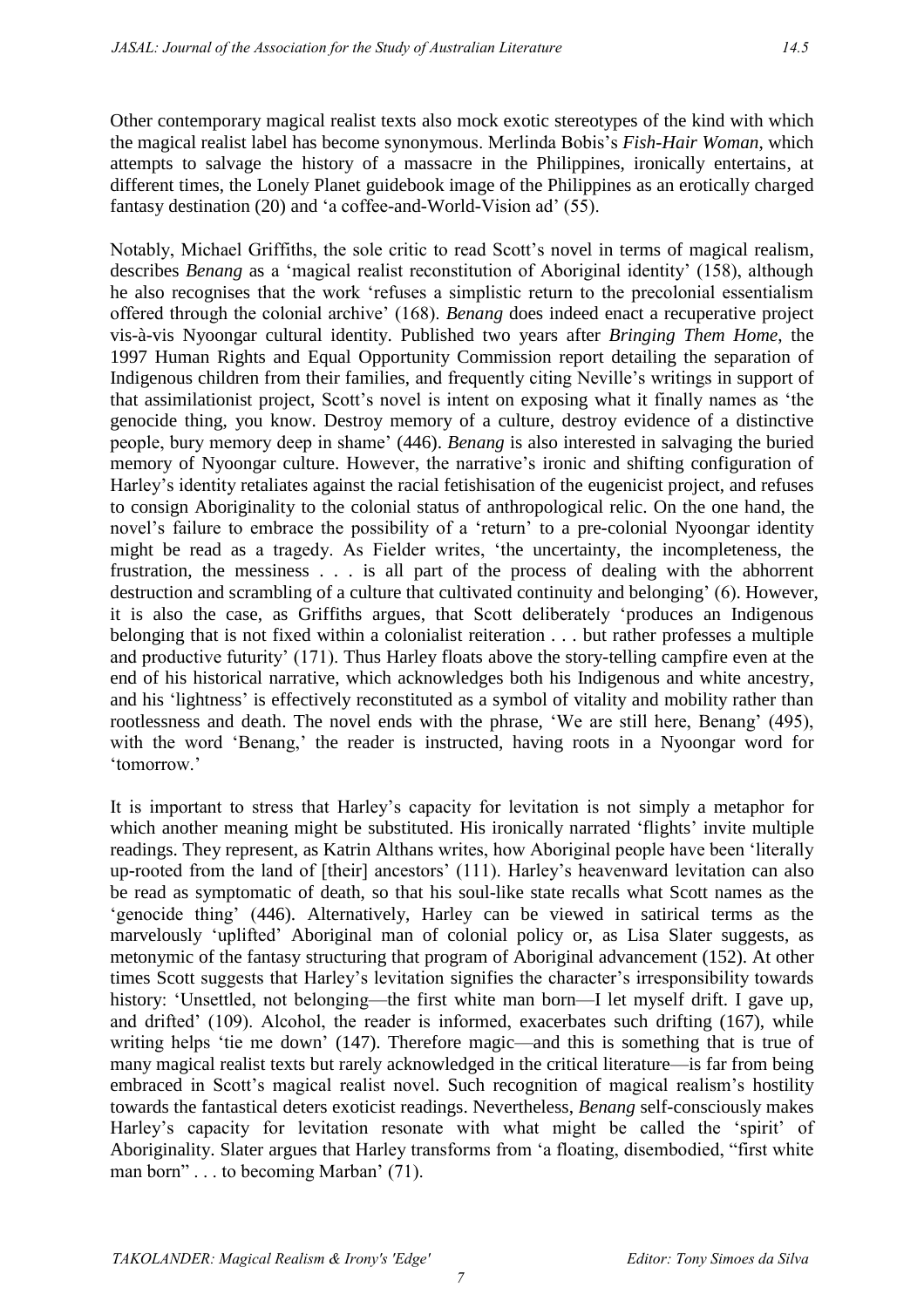While Scott might flirt with the possibility of a mythological reading of Harley's levitation, the fantastical episodes of flight in Scott's magical realist novel are ultimately resistant to comfortable interpretation. However, this is not because, as Ravenscroft argues of Wright's *Carpentaria*, the novel is '*unreadable* to a white reader' (215). It is not the indigeneity of the text but rather its irony—its *levity*—that disturbs the interpretive process. As Claire Colebrook contends, 'it is the very notion of irony that allows us to think of competing and discontinuous contexts' (4) for understanding, and it is irony that complicates interpretation in Scott's magical realist text.

Mobilising what Hutcheon describes as irony's 'edge,' Harley's ironic and uncertain floating in the context of a historical narrative challenges readers to recognise how discourse provides a structuring principle for meaning, and how difficult it is to trust what something means. In fact, complicating Ravenscroft's claims regarding 'magical realist' texts, *Benang* selfconsciously directs the narrative to a white audience—imagined as a captive and silent reader, and grimly associated with Harley's Scottish-Australian grandfather Ernest Solomon Scat (the significance of whose name will be attended to shortly). Inspired by Neville's policies, Scat was one of the 'hairy angels' (75) of white Australia who 'bred' the light-skinned Harley through 'animal husbandry' (74). He also exploited and sexually abused him. Having been debilitated and rendered mute by a stroke, Scat is propped up by the fireside and forced to endure his grandson's reclamation of Nyoongar history. As Paul Newman argues, 'Ern Scat as the unwilling witness' is 'an obvious metaphor for white Australia' as he is 'forced to listen to recounts of the misdeeds of himself and others' (92). Scott's strategy of positioning the reader as complicit with colonial power is as discomforting as the narrative's irony, which engenders uncertainty but demands engagement—precisely so that the reader can escape her typecasting as the abhorrent and paralysed Scat. Scott's narrator effectively taunts the reader to assume an ethical and active role. 'I hope you are not falling asleep,' Harley enquires of the reader at one point. 'Sometimes, my grandfather's chin used to drop to his chest even as I spoke to him' (323). In this way the narrative challenges readers to move beyond the complicit and passive position of 'old Australia' and, in fact, join Harley in his inhabitation of a vital and revisionary realm of discourse that is directed towards the future.

Like other examples of magical realist literature, *Benang* not only ironises discourse through its narrative strategy of representing the unreal as real; it also thematises the ironies of colonial discourse and, especially, historiography. As Nadine Attewell notes in 'Reading Closely: Writing (and) Family History in Kim Scott's *Benang*,' the narrative 'draws to a striking degree on the colonial state archive' (2), Harley being 'a compulsive citer of texts.' *Benang* quotes from Neville's *Australia's Coloured Minority: Their Place in our Community* (1947), as well as from Neville's archived correspondence, speeches and letters. The novel also quotes from the archived records of Neville's contemporaries. Harley's reiteration of key phrases from Australia's past policies toward Indigenous peoples—most conspicuously, those involving ideological notions of 'uplift' and 'elevation'—unambiguously insists on the ironies of the colonial project and the historical record. That is, the narrative is intent on exposing how the colonial policy of Aboriginal 'protection' and 'advancement' meant *something else*.

According to the colonial 'doctrine of racial uplift,' as Graham Huggan writes in *Australian Literature: Postcolonialism, Racism, Transnationalism*, 'genocide ("breeding out")' is recast as 'generosity ("breeding up")' (99). Scott's novel brutally exposes such dissimulation. It reveals how genetic and cultural assimilation effectively functioned in the same way as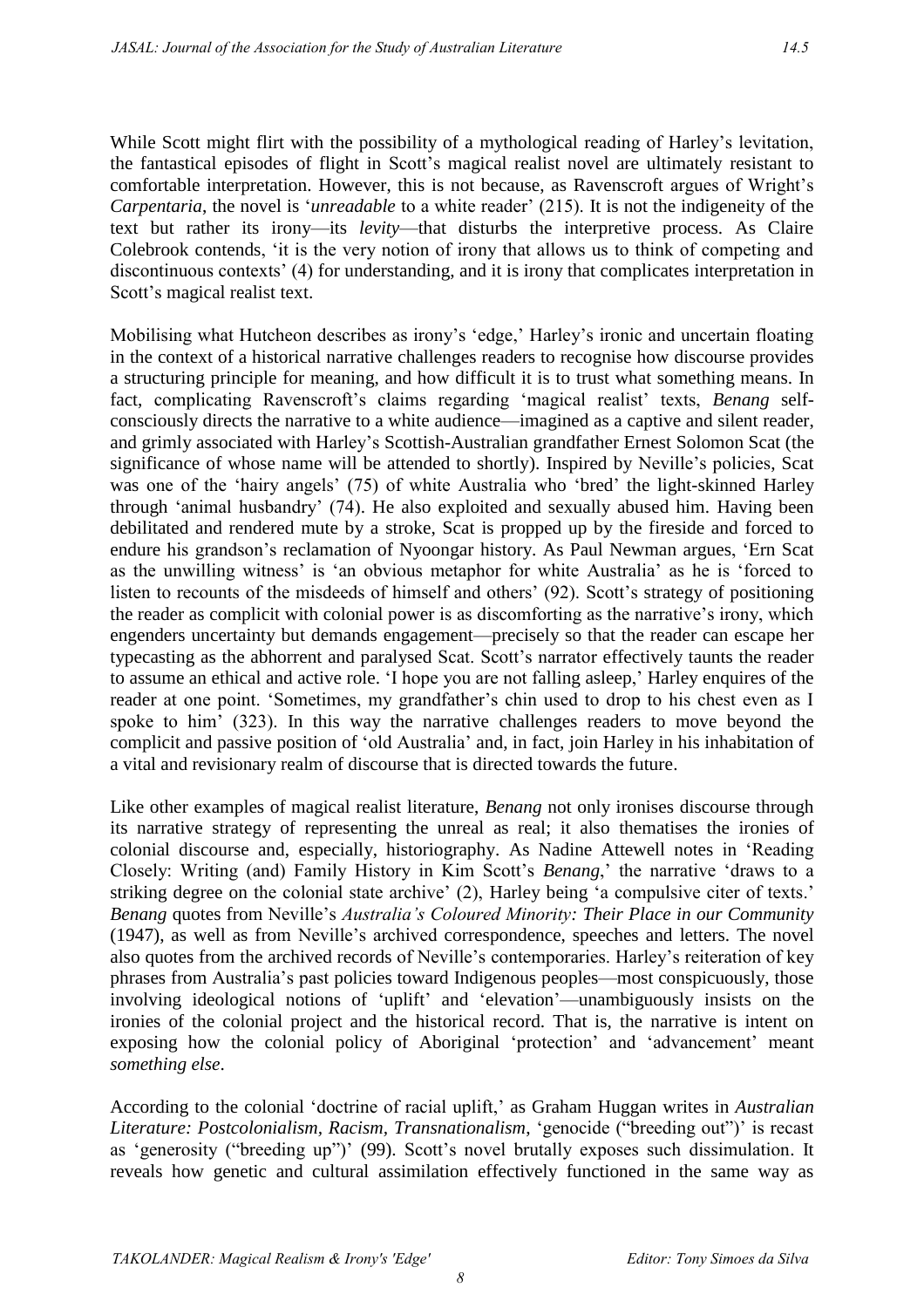massacres to decimate an Aboriginal population. Assimilation was, as Harley's Uncle Jack states, 'another sort of murdering' (337), 'killing Nyoongars really, making 'em white, making 'em hate ourselves . . . keeping 'em apart' (338). Further exposing the ironies of historical discourse, the novel includes the report of a colonial visitor to an isolated settlement for removed children. Published in a church newsletter, the report extols the virtues of the reservation, concluding: '*What a blessing for the natives that they have got a sympathetic superintendent and self-sacrificing staff*' (94). The citation of this member of 'The Ugly Men's Association' (93) is set against a portrait of the awful lives of those confined to the settlement, narrating the story of an Aboriginal boy who is hung in a bag from a tree as punishment for attempting to escape back to his family. As Althans puts it, Scott's novel 'skins' official history of 'euphemism . . . and thus intensifies . . . the horrid realities still echoing in contemporary Australia as well as of the very act of concealing them' (107).

In the novel's acknowledgements, Scott names Neville's *Australia's Coloured Minority* as a 'continual—albeit perverse—source of inspiration' (497). As with so many other magical realist texts, which likewise focus on the misrepresentations of history, the ironies of this magical realist novel are ultimately inspired by the ironies of the colonial past. In less polite terms, *Benang* is inspired by the proverbial shit of colonial history. It is the joke implicit in the name of Ernest Solomon *Scat*, who follows Neville's program and whose early job was as a night-soil collector. The 'shit' of the colonial past is also the source of the original stink that accompanies the beginning of the narrative and that licenses the 'shit' of Harley Scat's— Ernest's namesake's—fantastical story. However, the ironies of the colonial record also allow Harley—and Scott—to 'scat' in a different sense of the term: to improvise a performance that calls attention to the vagaries of discourse but that nevertheless seeks an urgent form of communication. It is a performance that epitomises the magical realist novel.

#### **Conclusion**

While existing scholarship on magical realist literature suggests that irony and the postcolonial cannot meet comfortably on the same page, this paper argues that what is required is a redefinition of magical realist narrative that grants postcolonial writers the ability to write edgy ironic texts. Otherwise, magical realism will continue to be repudiated as 'overdetermined yet hollow' (Lopez 144), revealing only a 'history of colonial and neocolonial desire' (150). Irony, as Hutcheon acknowledges, makes people uncomfortable because it highlights and complicates interpretation, and because it asks people to make judgments about meaning in the uncertain environment of discourse. Irony becomes even more discomforting in the charged political contexts from which magical realist texts often emerge and in which an ironic reading can be seen as undermining the efforts of cultures struggling to survive colonial histories. However, as Hutcheon reminds us, existing critical or theoretical views form part of the context from which ironic judgments about cultural artifacts are made. Readers need to be permitted to see, as Hegerfeldt argues that 'not the suspension, but the creation of disbelief is magic realism's hallmark, the constructed nature of knowledge its topic' (*Lies that Tell the Truth* 279). Kim Scott's magical realist novel *Benang*, with its ironic subversion of colonial 'knowledge,' provides us with a way to re-envision magical realist literature in precisely this way.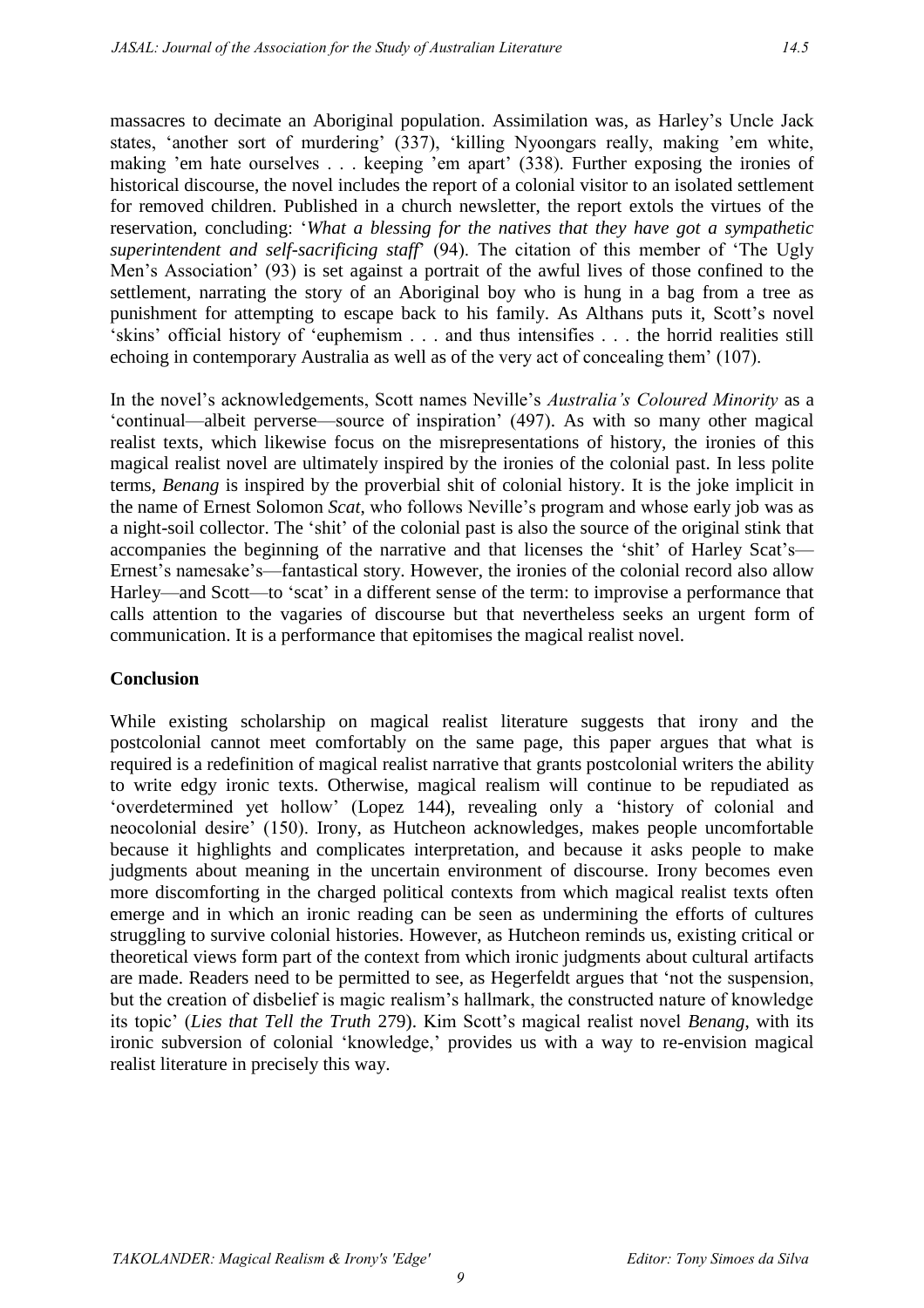## **WORKS CITED**

- Althans, Katrin. *Darkness Subverted: Aboriginal Gothic in Black Australian Literature and Film*. Goettingen: Bonn UP, 2010.
- Armellino, Pablo. 'Australia Re-mapped and Con-texted in Kim Scott's *Benang*'. *The Pain of Unbelonging: Alienation and Identity in Australasian Identity*. Ed. Sheila Collingwood-Whittick. Amsterdam: Rodopi, 2007. 15–36.
- Attewell, Nadine. 'Reading Closely: Writing (and) Family History in Kim Scott's *Benang*'. *Postcolonial Text* 7.3 (2012): 1–25.
- Baker, Suzanne. 'Magic Realism as a Postcolonial Strategy: *The Kadaitcha Sung*'. *SPAN* 32 (1992): 55–63.
- Bayles, Martha. 'Special Effects, Special Pleading'. *New Criterion* 6.5 (1998): 34–40.
- Benito, Jesus, Ana Manzanas and Begona Simal. *Uncertain Mirrors: Magical Realism in US Ethnic Literatures*. New York: Rodopi, 2009.
- Bobis, Merlinda. *Fish-Hair Woman*. North Melbourne (VIC): Spinifex, 2012.
- Booth, Wayne. *A Rhetoric of Irony*. Chicago: U of Chicago P, 1975.
- Bowers, Maggie Ann. *Magic(al) Realism*. London: Routledge, 2004.
- Carpentier, Alejo. *El reino de este mundo* (*The Kingdom of This World*). (1949) Barcelona: Seix Barral, 1997.
- Chanady, Amaryll Beatrice. 'The Territorialization of the Imaginary in Latin America: Selfaffirmation and Resistance to Metropolitan Paradigms'. *Magical Realism: Theory, History, Community*. Eds. Lois Parkinson Zamora and Wendy Faris. Durham: Duke UP, 1995. 125–44.
- Colebrook, Claire. *Irony*. London: Routledge, 2004.
- Connell, Liam. 'Discarding Magic Realism: Modernism, Anthropology, and Critical Practice'. *Ariel* 29.2 (1998): 95–110.
- Delbaere, Jeanne. 'Magic Realism: The Energy of the Margins'. *Postmodern Fiction in Canada*. Eds. Theo D'haen and Hans Bertens. Amsterdam: Rodopi, 1992. 75–104.
- Faris, Wendy. '"We, the Shamanas, Eat Tobacco and Sing": Figures of Shamanic Power in US and Latin American Magical Realism'. *Moments of Magical Realism in US Ethnic Literatures*. Eds. Lyn Di Iorio Sandin and Richard Perez. New York: Palgrave Macmillan, 2013. 155–74.
- —. *Ordinary Enchantments: Magical Realism and the Remystification of Narrative*. Nashville: Vanderbilt UP, 2004.
- Fielder, John. 'Country and Connections: An Overview of the Writing of Kim Scott'. *Altitude* 6 (2005).
- Fuguet, Albert. 'I am *not* a Magic Realist!' *Salon* 11 June 1997. www. salon.com/june97/magical970611.html.
- García Márquez, Gabriel. 'Nobel Lecture: The Solitude of Latin America'. 8 December 1982. http://www.nobelprize.org/nobel\_prizes/literature/laureates/1982/marquez-lecture.html.
- —. *Cien años de soledad* (*One Hundred Years of Solitude*). (1967) Madrid: Cátedra, 2002.
- Griffiths, Michael R. 'Need I Repeat?: Settler Colonial Biopolitics and Postcolonial Iterability in Kim Scott's *Benang*'. *Postcolonial Issues in Australian Literature*. Ed. Nathanael O'Reilly. Amherst (NY): Cambria P, 2010. 129–56.
- Hall, Demelza. 'The Isle of Refuse in Alexis Wright's *Carpentaria*: reconstituting heterotopic space'. *Southerly* 72.3 (2013): 12–26.
- Hegerfeldt, Anne. 'Contentious Contributions: Magic Realism Goes British'. *Janus Head* 5.2 (2002): 62–86.
- —. *Lies that Tell the Truth: Magic Realism Seen through Contemporary Fiction from Britain*. Amsterdam: Rodopi, 2005.